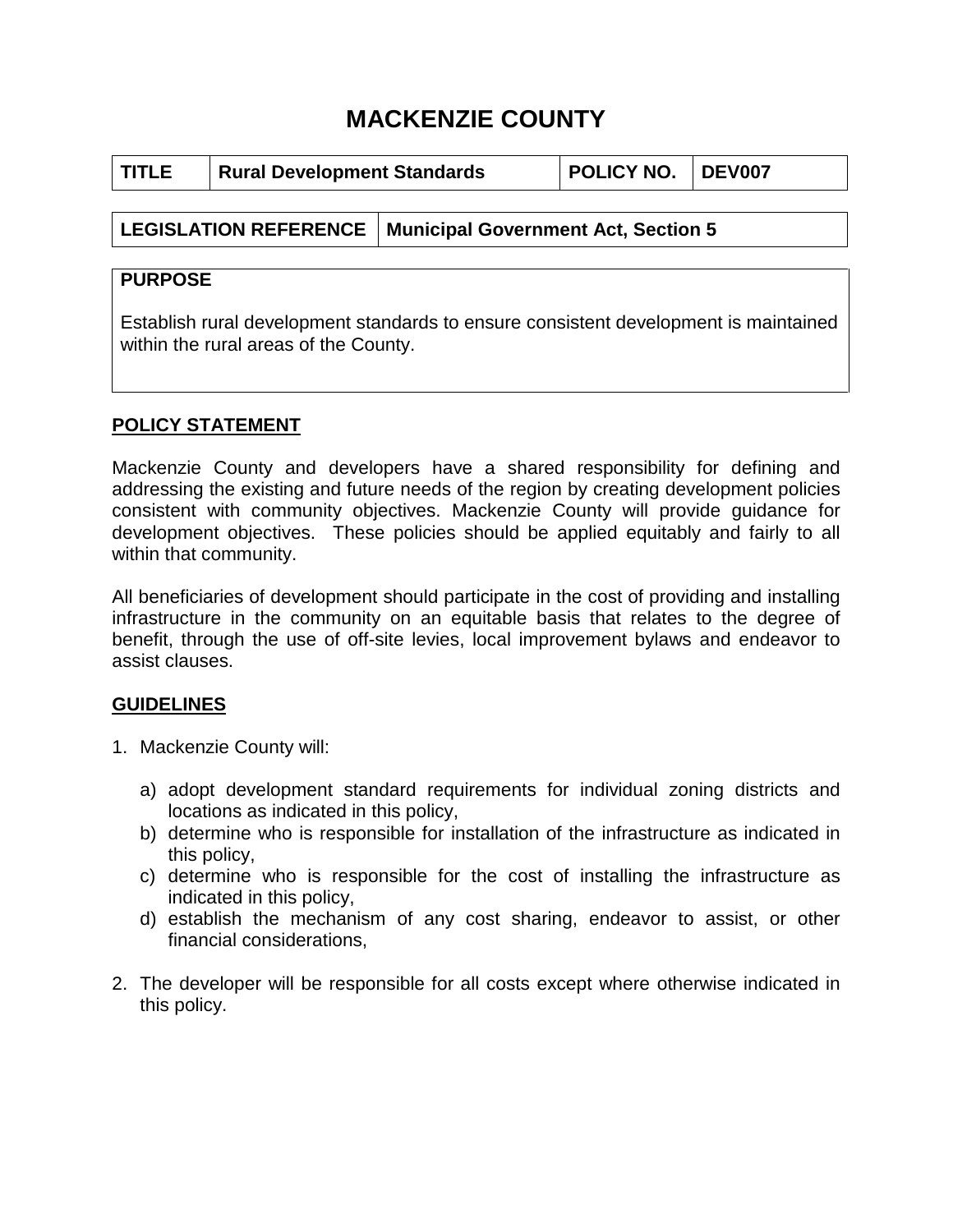## **DEFINITIONS & INTERPRETATION**

**Country Residential** - Rural Country Residential, inclusive of all country residential zoning designations.

**Rural Industrial:** Refers to all rural industrial and/or commercial zoning districts.

**Development Agreement:** A contract entered into between the municipality and the developer in regards to the installation of municipal improvements, including all conditions that need to be adhered to.

**Development Approval:** Refers to a subdivision/development approval where the application process has been followed and an approval subsequently issued by the development authority.

**GMIS:** refers to the General Municipal Improvement Standards (engineering quidelines) for Mackenzie County.

**Off-site Levy:** As defined in the Alberta Municipal Government Act.

**Zoning**: As per the Land Use Bylaw.

## **FUNDING**

Funding for municipal infrastructure improvements required to support an approved Development will be provided by the developer. The County, within the Development Agreement, will provide assistance to the developer when oversizing is required to collect appropriate funds from benefiting lands when the benefiting lands are further developed.

When the County constructs municipal improvements in advance of developments the County will, through the use of an Off-site Levy bylaw(s) collect apportioned costs as assigned to benefiting lands.

Where a development requires that an arterial road be constructed, the County shall only consider covering the costs of upgrading the road from collector to arterial standard, and shall, whenever possible, utilize the mechanisms provided for by Off-site Levy or local improvement bylaw(s) to recover those costs.

All oversizing requirements shall be clearly identified by the developer on their tentative plan along with a written request for cost sharing, prior to final approval by the subdivision authority.

The County may consider providing a portion of the funding when oversizing, offsite levy, endeavor to assist or other mechanism are required, however this will be subject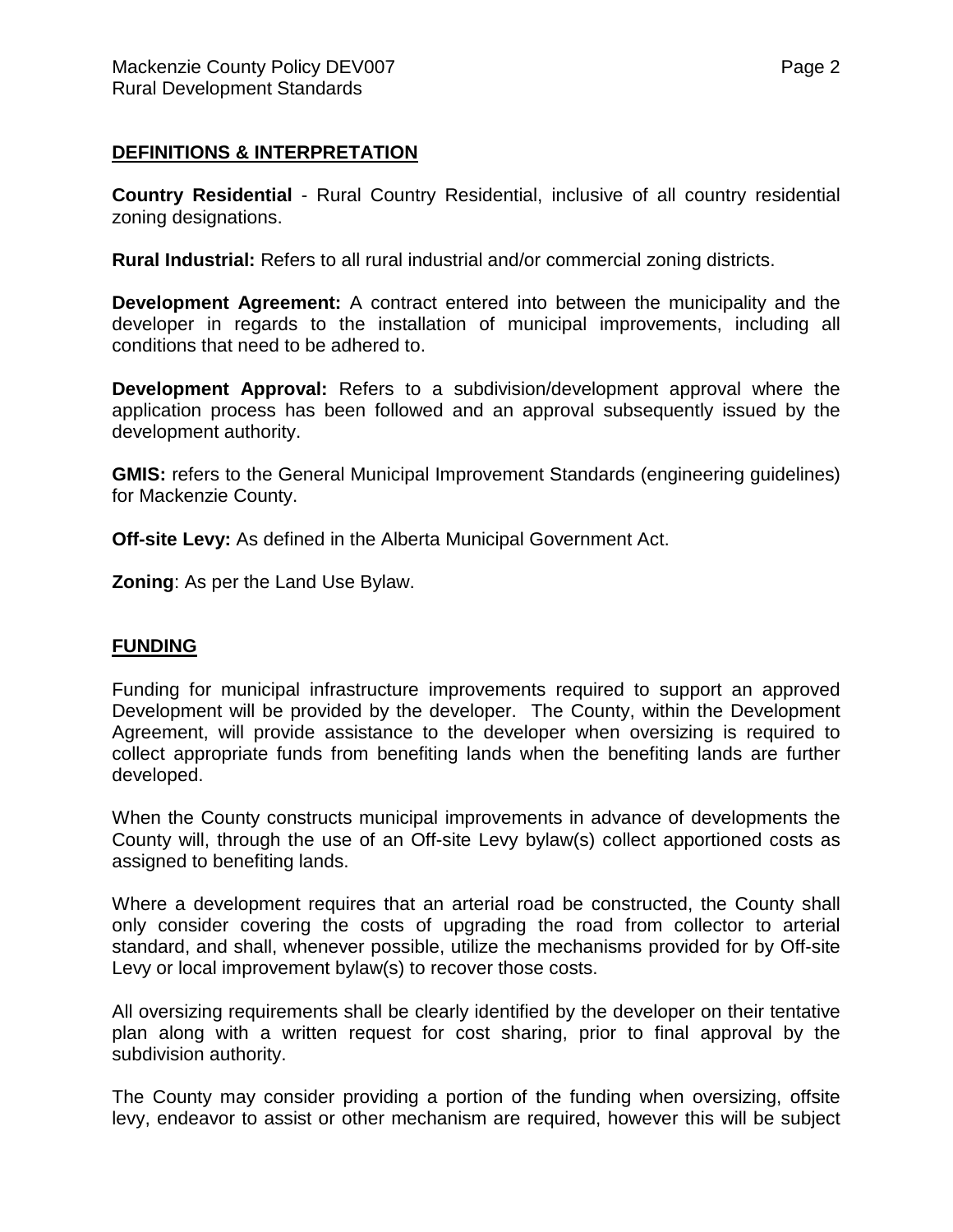to negotiation and Council approval prior to the commencement of construction. Funding in these situations may also be recouped by way of a local improvement bylaw.

Any cost sharing or other funding commitment by the County must be included in the Development Agreement and form part of the contractual commitment of each party. The County will not retroactively consider requests from a developer for funding or cost sharing where a Development Agreement has already been entered into for the project.

## **RURAL DEVELOPMENT STANDARDS**

## **UTILITIES**

Utility crossings shall cross County roads perpendicular to the road wherever practicable. All high pressure gas lines, three phase power and other major utility crossings must receive approval from the County prior to crossing any County road or other property or infrastructure. For routine installations of common utility infrastructure, notification shall be provided to the County prior to crossing any County road or other property or infrastructure.

Utility providers shall adhere to best practices regarding the installation, maintenance and marking of their infrastructure.

#### **Gas**

All new developments shall allow for the provision of natural gas servicing. Gas lines shall be located, at minimum, 9 m outside of any 20 m road right of way, and 4 m outside of any 30 m road right of way.

For all roads identified as arterial, the setback requirements shall be a minimum of 40 m from the road right-of-way, and increasing up to 100 m in areas of difficult or undulating terrain in order to facilitate potential future road widening.

#### **Power**

New power installations are anticipated to be overhead, and located in or adjacent to County road rights of way as per the current utility provider's current practice.

Country Residential developments shall be serviced internally with underground power.

#### **Phone/Data**

All new Country Residential and Rural Industrial developments shall be serviced with phone/data infrastructure, to the specifications of the local telecommunications provider.

Installation of higher grade infrastructure is encouraged in order to provide telecommunications providers with better options for providing digital data to the community.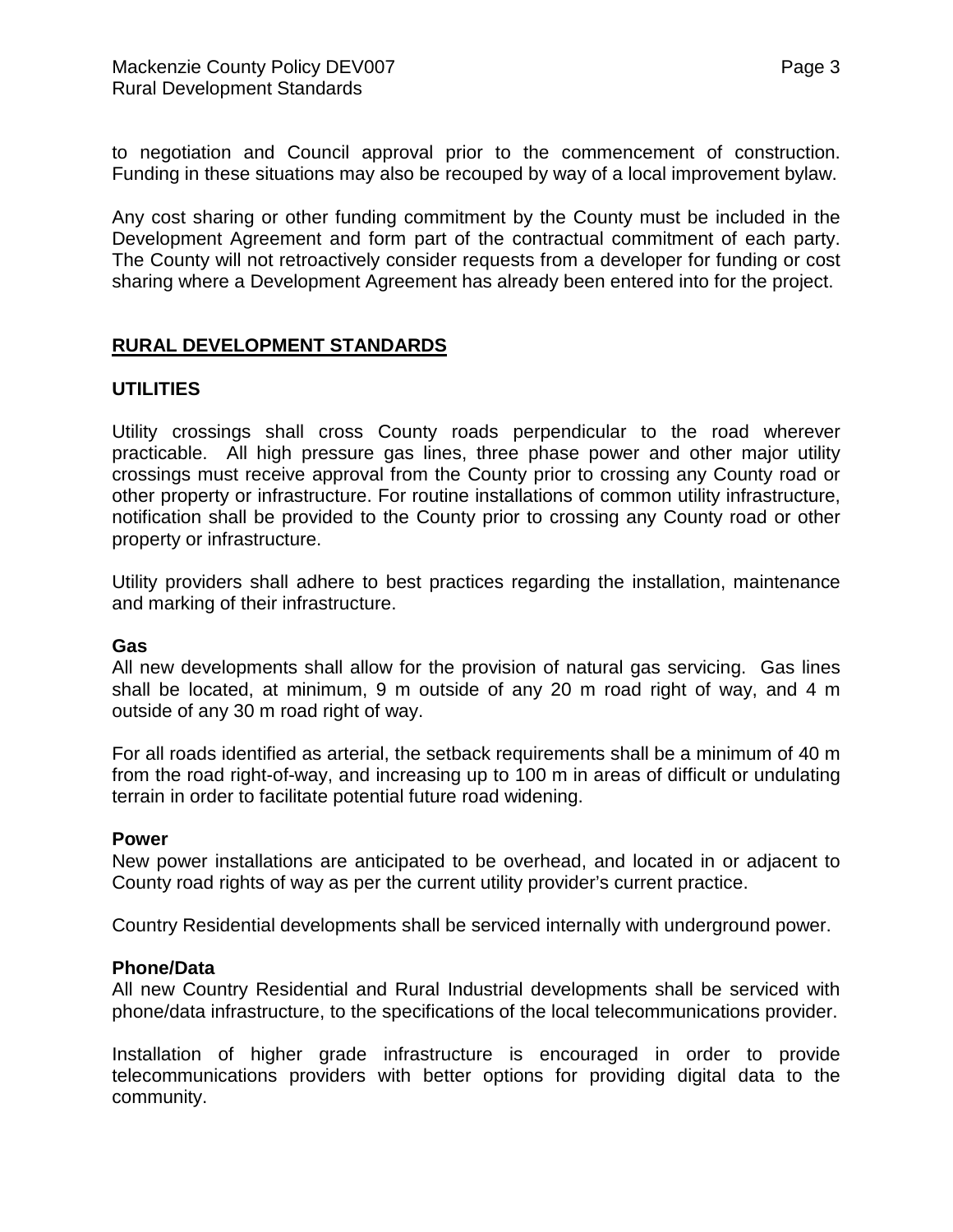## **Lighting**

Street lighting will not typically be installed in rural areas.

In all Country Residential or Rural Industrial developments some level of road and intersection lighting may be required. Lighting will be expected to provide illumination only for areas anticipated to have high traffic (vehicle, ATV or pedestrian) volumes.

Where a development is anticipated to significantly increase the traffic at a particular intersection, the County may request as part of a traffic impact assessment, that intersection lighting also be assessed by a qualified engineer.

## **Storm Sewer**

Design criteria shall be in keeping with the County's GMIS.

Storm sewer servicing is anticipated to be solely surface based with no underground infrastructure. Culverts shall be adequately sized to meet the required flow volumes and to aid in long term maintenance. The minimum specifications and process outlined in Policy PW039 shall be followed for all culvert installations.

In Country Residential and Rural Industrial developments, storm water retention ponds may be required to mitigate the downstream effects of the development. Storm water retention ponds shall be constructed in accordance with design criteria established in the GMIS to reduce the downstream effects of the development. Ponds shall be constructed to service large areas, and be thoughtfully integrated with the subdivision design. All new developments shall create zero net change to the existing storm sewer peak flows. The County retains the ability to alter storm pond placement.

Oversized ditches along roadways will be strongly discouraged, and only permitted when clearly proven to be the most viable option, when considering construction costs, long term maintenance and safety. This assessment shall be completed by a qualified engineer.

Where additional right of way is required to facilitate the surface drainage, the developer is responsible for all aspects of the acquisition of such right of way.

## **Sanitary Sewer**

Design criteria shall be in keeping with the County's GMIS.

For all agriculture zoned acreages and farms, the sanitary sewage shall be dealt with on an individual basis and will typically be a surface pump out or field system. All installations shall meet provincial requirements.

For all Country Residential and Rural Industrial developments, sanitary sewer shall be considered collectively. Field systems may still be granted; however, extensive soil testing and ground water monitoring shall be conducted by a qualified professional prior to construction to ensure the long term viability of compactly placed field systems.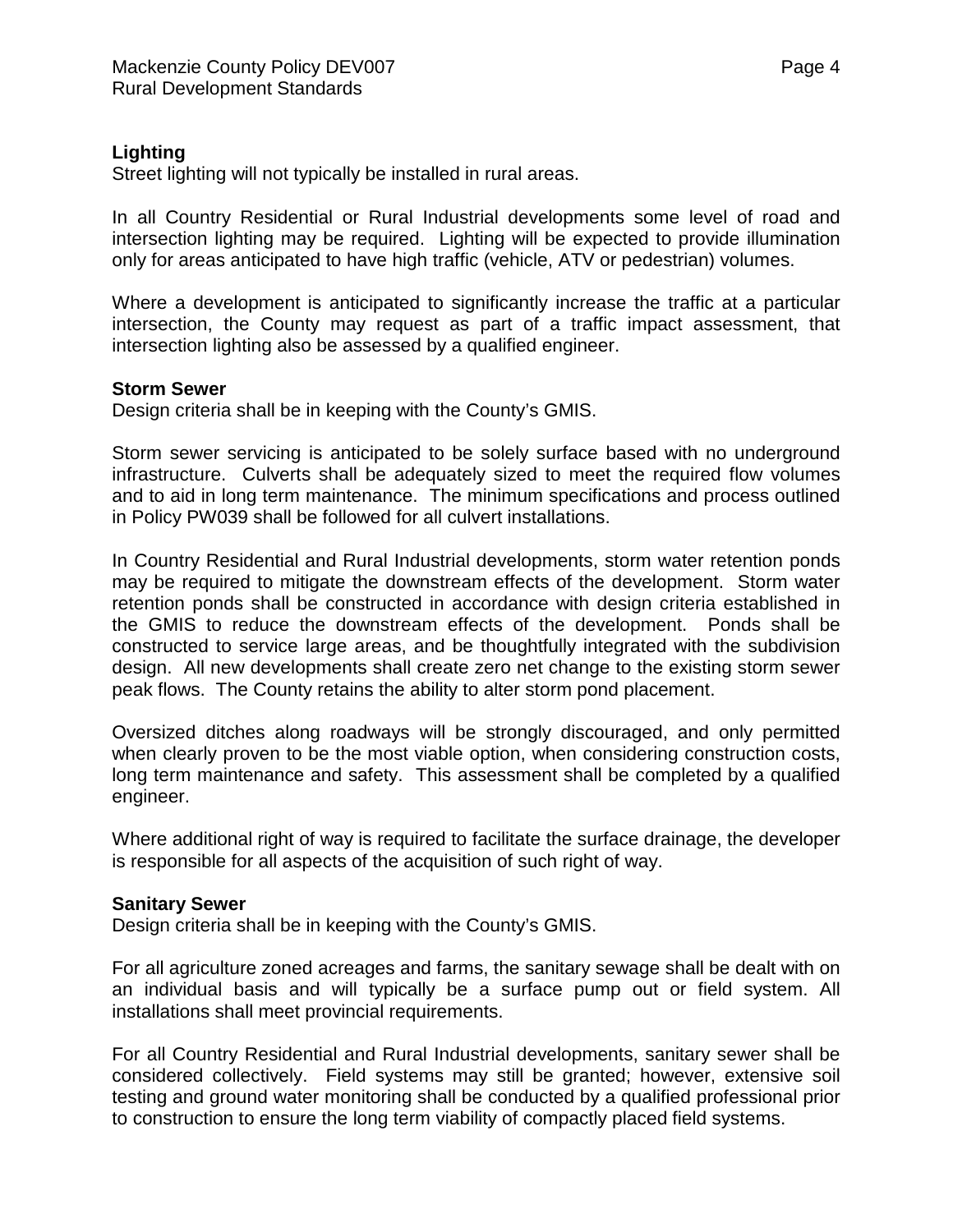In areas where the proximity to existing infrastructure permits, low pressure sanitary systems shall be permitted. All low pressure systems shall be fully engineered, with pump and pipe sizing appropriately designed for full build out of the system. The engineer shall specifically consider odour concerns where the low pressure system feeds into a gravity system or where air releases may be located, and provide sufficient evidence that the system design will not create odour concerns.

All sanitary sewer systems that will be under County ownership and/or maintenance shall be located within a right of way, PUL or easement. Location of sanitary lines shall be permitted within an existing road right of way. If additional right of way is required, the developer is responsible for all aspects of the acquisition and registration of such right of way.

#### **Water**

Design criteria shall be in keeping with the County's GMIS.

For all agriculture zoned acreages and farms, the water servicing will be dealt with on an individual basis. It is anticipated that most of these developments will be serviced by wells or cisterns.

For all Country Residential and Rural Industrial developments, water servicing shall be considered collectively for the entire proposed development.

For all rural multi-lot developments adjacent to an existing County rural waterline, the development is required to connect to the waterline. All connections to the rural waterline shall be installed as specified within the County's Water and Sewer Bylaw.

Where proximity to an existing County rural waterline permits, it is encouraged that new developments connect to the line.

All water mains that will be under County ownership and/or maintenance shall be located within a right of way. Location of water lines shall be permitted within an existing road right of way. If additional right of way is required, the developer is responsible for all aspects of the acquisition of such right of way.

#### **Private Servicing**

For all large lot development with multiple buildings serviced from an internal network, an isolation valve shall be provided at the property line. All internal underground servicing shall be engineered to meet AESRD, "Standards and Guidelines for Municipal Waterworks, Wastewater and Storm Drainage Systems", and a copy of the engineered drawings shall be provided to the County for review before installation.

All private hydrants and valves shall be properly maintained to municipal standards. Preventative maintenance shall be performed annually, with records provided to the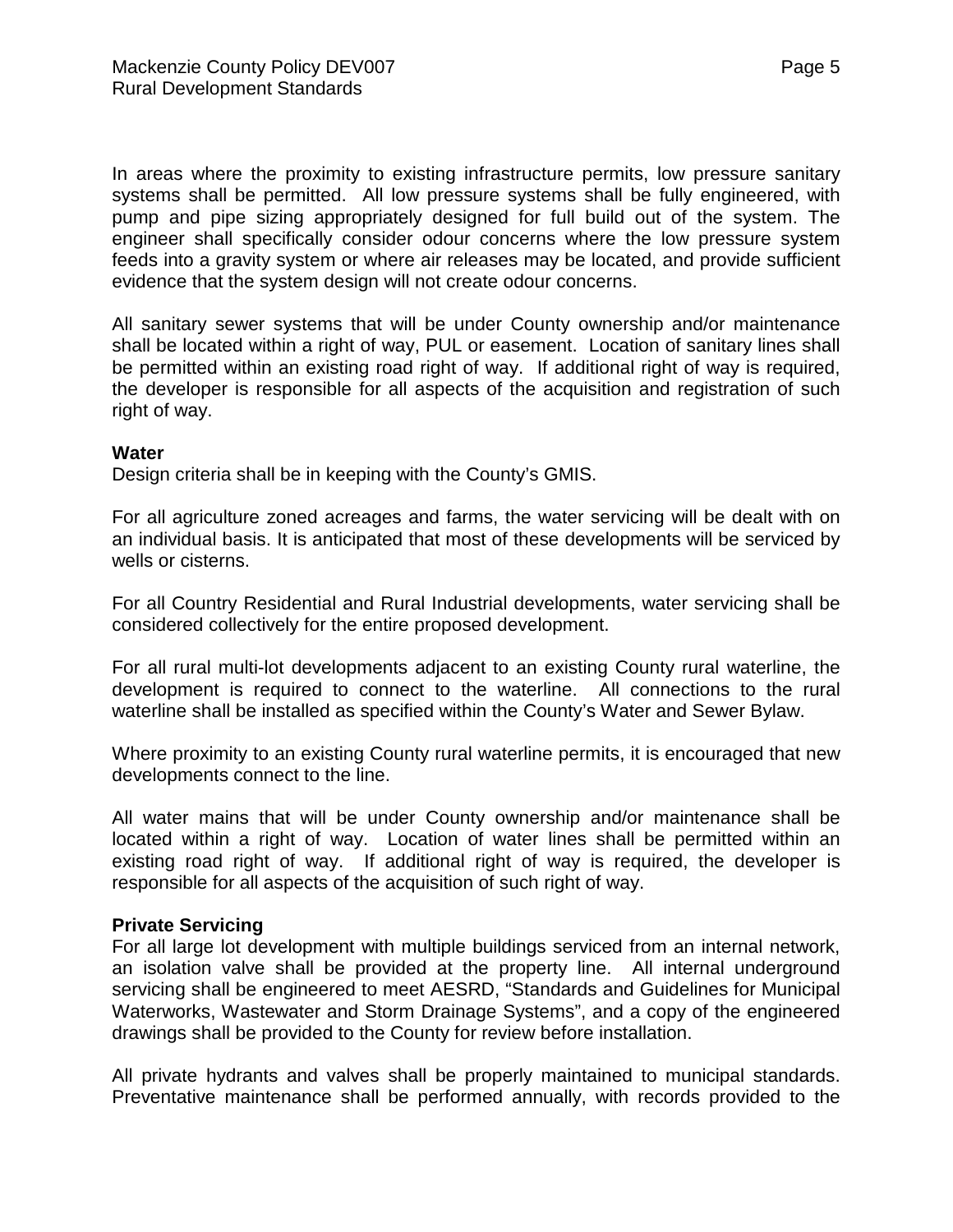County Utilities department. Alternately, the Utilities department may be contracted to perform the preventative maintenance.

## **ROADS AND ROAD EDGE**

All road design and construction shall be in keeping with the County's GMIS. Policy PW039 provides specific direction regarding the construction of local and collector roads which shall be adhered to.

Road widths shall be determined based on anticipated traffic types and volumes and road classification.

Appropriate intersections shall be constructed to accommodate traffic turn movements.

Aprons shall be paved when a new road joins to an existing asphalt surfaced road. See Policy PW039 for details.

When a proposed development is anticipated to cause significant additional traffic, a traffic impact assessment shall be completed by a qualified professional. Depending on the outcome of the assessment, road upgrades may be required. Upgrades may consist of road widening, road reconstruction to increase the road structure, dust control by either temporary (oil/calcium) or permanent (asphalt) products, intersection improvements, lighting, and other measures that are warranted. The developer shall be responsible for all upgrades.

## **Arterial**

The County has few rural arterial roads. Zama Access Road, 88 Connector and La Crete North & South access roads are currently identified as arterial.

Arterial roads shall ideally have a minimum 40 m wide right of way. When developments occur on lands adjacent to an arterial road, the County shall require the developer to provide additional road right of way to the County, if required, as a condition of their approval.

Private accesses onto arterial roads shall be strongly discouraged in order to reduce the impact on the free flow of traffic. Whenever practicable, access to a property shall be from a collector or local road.